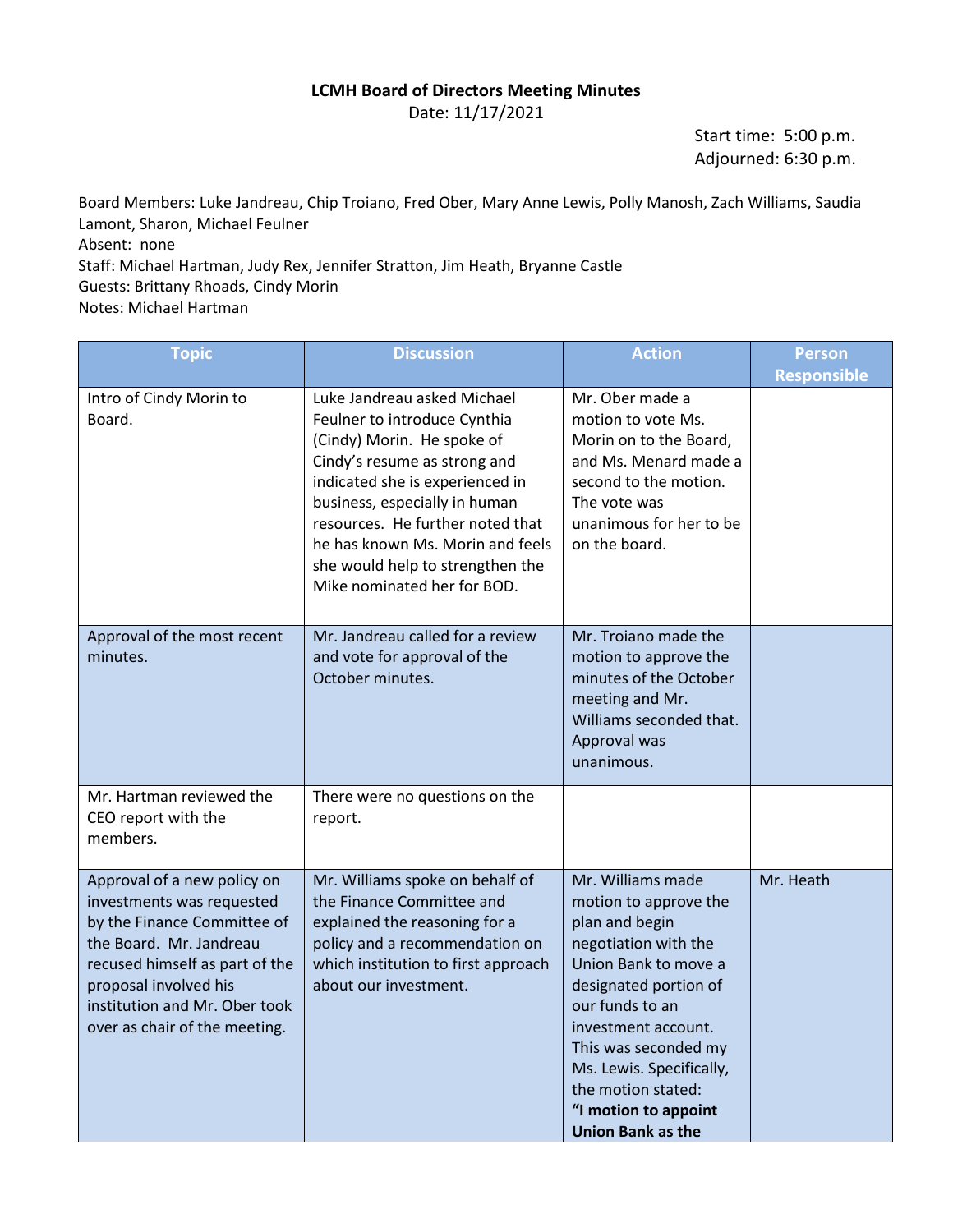|                                                                        |                                                     | <b>Investment Manager</b><br>for LCMHS and to<br>delegate the authority<br>to Michael Hartman to<br>open an Investment<br><b>Account with Union</b><br><b>Bank and Transfer</b><br>\$1,750,000 into the<br>account and put it in a<br>money market or the<br>highest rate of return<br>"Risk free" cash<br>equivalent. The money<br>will remain in this<br>money market or cash<br>equivalent until the<br><b>Board approves the</b><br><b>Investment Policy and</b><br>the Annual Investment<br>Strategy."<br>After discussion the<br>motion was approved<br>with 8 in favor, 1<br>opposed and 1<br>abstention.<br>The next step will be for<br>Mr. Heath to arrange<br>with the Union Bank the<br>necessary final<br>discussions on rates,<br>which he will bring to<br>the next meeting. |  |
|------------------------------------------------------------------------|-----------------------------------------------------|---------------------------------------------------------------------------------------------------------------------------------------------------------------------------------------------------------------------------------------------------------------------------------------------------------------------------------------------------------------------------------------------------------------------------------------------------------------------------------------------------------------------------------------------------------------------------------------------------------------------------------------------------------------------------------------------------------------------------------------------------------------------------------------------|--|
| Mr. Jandreau returned to the<br>role of moderator.                     |                                                     |                                                                                                                                                                                                                                                                                                                                                                                                                                                                                                                                                                                                                                                                                                                                                                                             |  |
| Ms. Lewis reported on the<br><b>Equity and Diversity</b><br>Committee. | Meeting notes were included on<br>the board packet. |                                                                                                                                                                                                                                                                                                                                                                                                                                                                                                                                                                                                                                                                                                                                                                                             |  |